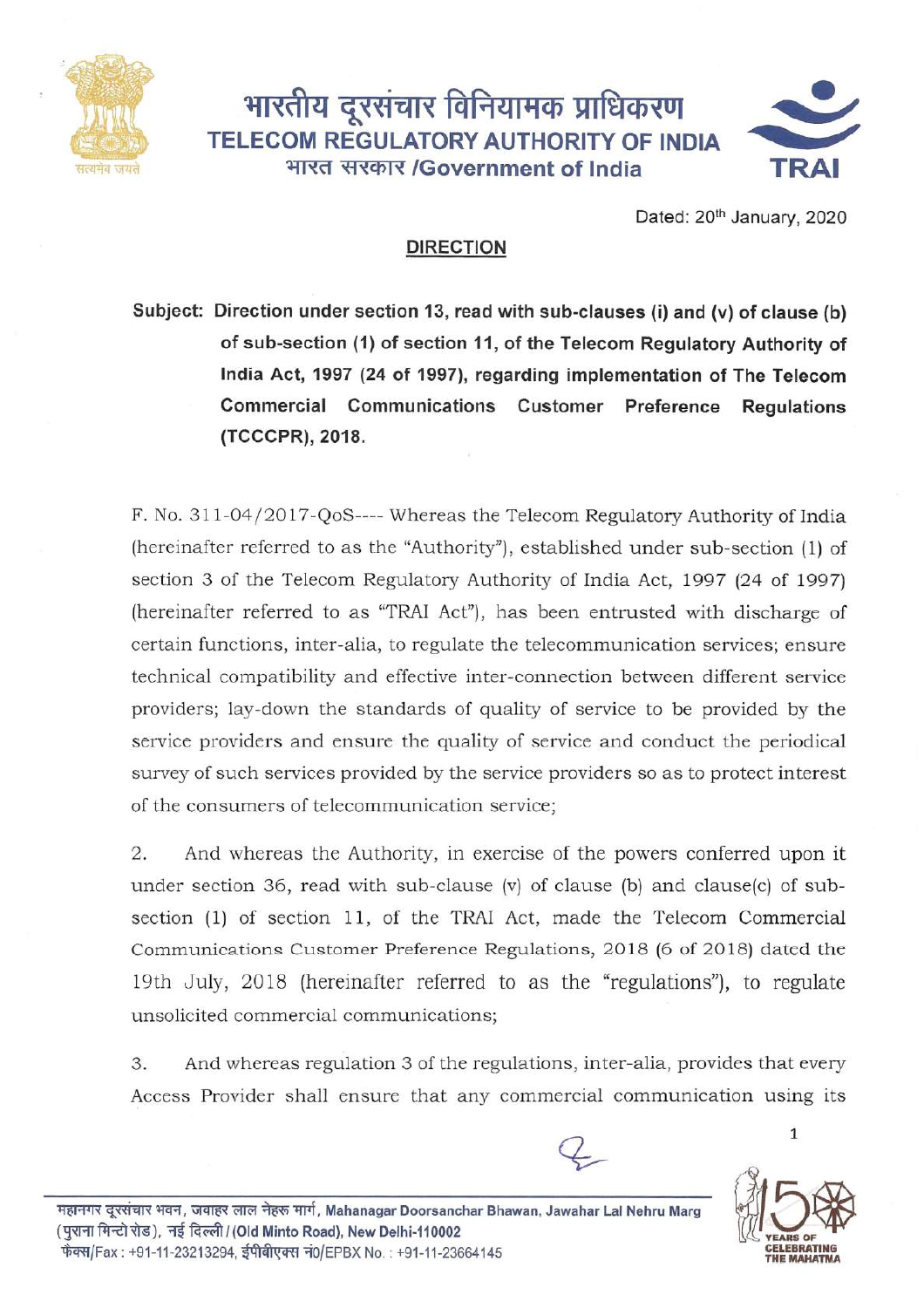network only takes place using registered header assigned to the sender for the purpose of commercial communication;

4. And whereas regulation 8 of the regulations, inter-alia, provides that every Access Provider shall, before allowing any commercial communication through its networks, develop Codes of Practice for registration of preference, recording of consent and revocation of consent as per Schedule-II;

5. And whereas regulation 11 of the regulations, inter-alia, provides that every Access Provider shall give due publicity through appropriate means to make the customers aware regarding procedure and facilities for: registration of preference, registration and revocation of consents, making complaints or reporting of Unsolicited Commercial Communications, and that they shall not get involved in the activity of sending commercial communications, and the Authority may, from time to time, issue such directions as it deems necessary, specifying the content, medium, frequency and manner of such publicity;

6. And whereas regulation 30 and 31 of the regulations provide that Access Providers shall prepare migration plan for existing data, process and role being played at present by different entities to the new system of data, process and role of new entities prescribed in the regulations, as per Schedule-VI of the regulations;

7. And whereas sub-item (a) and sub-item (b) of item (2) of Schedule-VI to the regulations provides for registration of existing assignee of Headers with Header Registrar and read as under: -

*"(2)Registration of existing assignee of Headers with Header Registrar;*

- *(a) stop assigning headers without verification of identity and scope of senders;*
- *(b) register existing assignee of headers after verification of identity and scope documents of Unsolicited Commercial Communications sender(s) and bind to phone numberls];"*
- 8. And whereas item (8) of Schedule-VI to the regulations provides for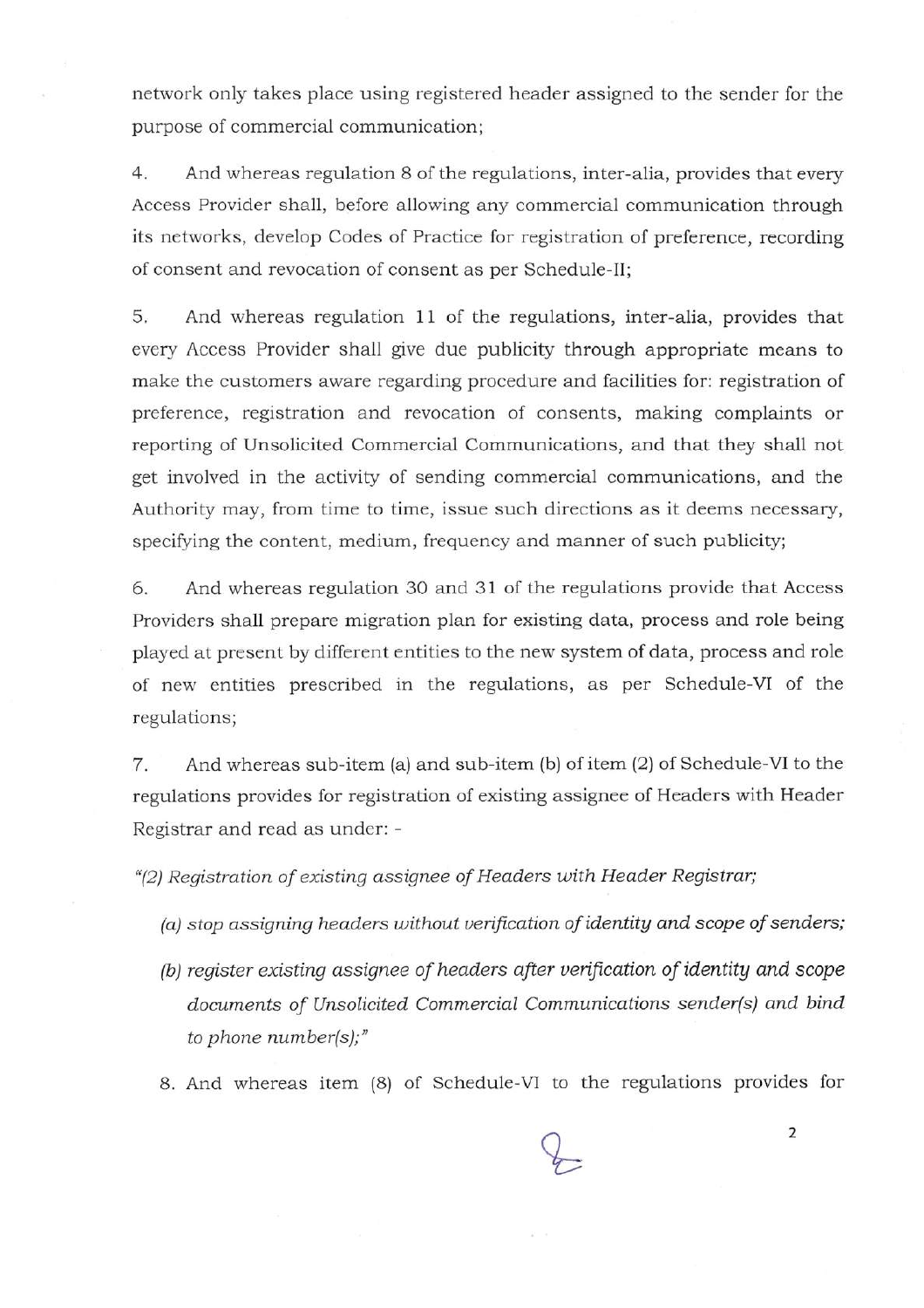registration of existing consents on consent register and reads as under: -

- *"(8) Register existing consents on consent Register;*
	- *(a)Register existing consents with consent registrar in robust manner to make it non-repudiable;*

*(b) stop taking consent not in accordance to these regulations;*

*(c) and.fix deadline for expiry of consent not registered with consent registrar;"*

9. And whereas paragraph 3.3.36 of Explanatory Memorandum of the regulations provides that existing consent recorded by entities are valid for a maximum period of six months and after this time period, consent to remain valid after renewing it;

10. And whereas Access Providers have not submitted plan with timelines for migration of existing consents and headers in accordance with Schedule-VI of the regulations;

11. And whereas after having various meetings with Access Providers, it is observed that: -

- (a) no significant progress has been shown by Access Providers for migration of existing headers and consents with principal entities to **DLT** system of Access Providers;
- (b) out of approximately 9 lakh unique headers existing in market, as per the information submitted by Access Providers, so far negligible number of headers have been registered by Principal Entities;
- (c) many principal entities across all Access Providers are not fully aware about the requirements and steps of registration of entity, header, consent etc;

12. Now, therefore, the Authority, in exercise of the powers conferred upon it under section 13, read with sub-clauses (i) and (v) of clause (b) of sub-section  $(1)$ of section 11, of the Telecom Regulatory Authority of India Act, 1997 (24 of

3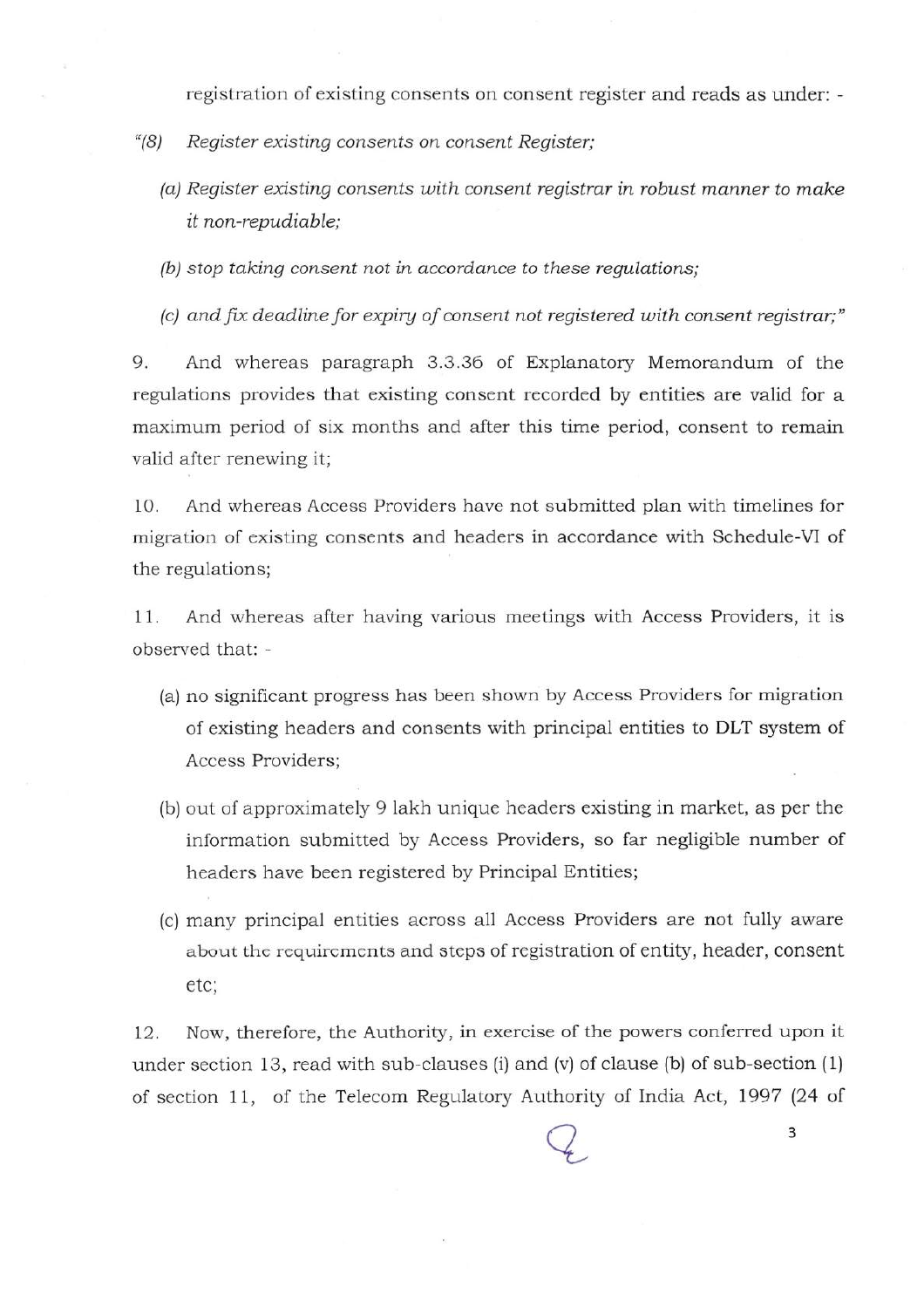1997), and the provisions of the Telecom Commercial Communications Customer Preference Regulations, 2018, hereby directs all Access Providers to: -

- (a) not assign new 8M8 and voice headers without registration in the new system established by Access Providers in accordance with the regulations;
- (b) migrate the existing 8M8 and voice headers as listed by the Authority, based on the list of headers submitted by Access Providers (consolidated list shared by TRAI with Access Providers vide email dated 9th January, 2020, as provided in Annexure-I), and which are in use in last one year, to new system within four weeks' time;
- (c) ensure that Principal Entities submit list of existing subscriber's consent to Access Providers within fifteen days from the issue of this Directions;
- (d) ensure that consents recorded prior to six months from the date of issue of this Direction, become invalid, and should not be migrated to the new system;
- (e) ensure that all new consents of subscribers shall be registered in the new system, as per provisions of the regulations;
- (f) ensure that Principal Entities are not able to send promotional messages or calls to the subscribers who have not opted for such preference, if they have not shared subscribers' consent with Access Providers or not acquired consent from the subscribers according to the provisions of the regulations;
- (g)ensure that Principal Entities are not able to send any commercial communication till they register themselves with Access Providers;
- (h)ensure that Principal Entities are not able to send any service and transactional messages till they register content template against specific registered header with Access Providers;

4